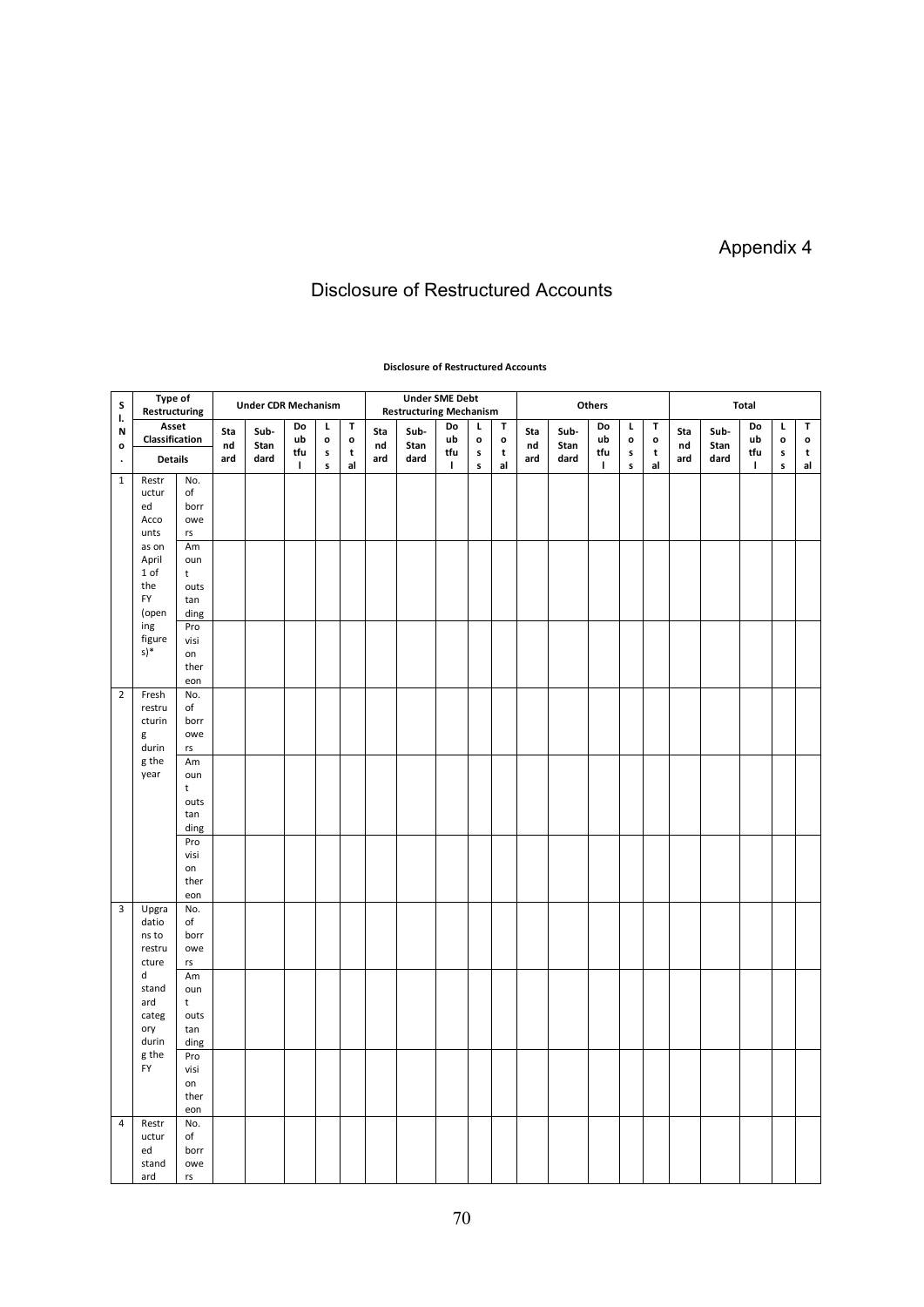|                          | advan<br>ces<br>which<br>cease<br>to<br>attrac                                              | Am<br>oun<br>t<br>outs<br>tan<br>ding             |  |  |  |  |  |  |  |  |  |  |
|--------------------------|---------------------------------------------------------------------------------------------|---------------------------------------------------|--|--|--|--|--|--|--|--|--|--|
|                          | t<br>highe<br>r<br>provi<br>sionin                                                          | Pro<br>visi<br>on<br>ther<br>eon                  |  |  |  |  |  |  |  |  |  |  |
|                          | g and<br>/ or<br>additi<br>onal<br>$\ensuremath{\mathsf{risk}}\xspace$                      |                                                   |  |  |  |  |  |  |  |  |  |  |
|                          | weigh<br>$\sf t$<br>at the<br>end<br>of the                                                 |                                                   |  |  |  |  |  |  |  |  |  |  |
|                          | ${\sf FY}$<br>and<br>hence<br>need<br>$\operatorname{\mathsf{not}}$<br>be                   |                                                   |  |  |  |  |  |  |  |  |  |  |
|                          | show<br>$n$ as<br>restru<br>cture<br>d                                                      |                                                   |  |  |  |  |  |  |  |  |  |  |
|                          | stand<br>ard<br>advan<br>ces at<br>the                                                      |                                                   |  |  |  |  |  |  |  |  |  |  |
|                          | begin<br>ning<br>of the<br>next<br><b>FY</b>                                                |                                                   |  |  |  |  |  |  |  |  |  |  |
| $\overline{\phantom{0}}$ | Down<br>grada<br>tions<br>$_{\mathsf{of}}$<br>restru<br>cture<br>d<br>accou<br>nts<br>durin | No.<br>of<br>borr<br>owe<br>$\mathsf{rs}\xspace$  |  |  |  |  |  |  |  |  |  |  |
|                          |                                                                                             | Am<br>oun<br>t<br>outs<br>tan                     |  |  |  |  |  |  |  |  |  |  |
|                          | ${\sf g}$ the<br>FY                                                                         | $\frac{d$ ing<br>Pro<br>visi<br>on<br>ther<br>eon |  |  |  |  |  |  |  |  |  |  |
| $6\overline{6}$          | Write<br>-offs<br>of<br>restru<br>cture<br>d<br>accou<br>$\sf{nts}$<br>durin<br>g the       | No.<br>of<br>borr<br>owe<br>rs                    |  |  |  |  |  |  |  |  |  |  |
|                          |                                                                                             | Am<br>oun<br>t<br>outs<br>tan<br>ding             |  |  |  |  |  |  |  |  |  |  |
|                          | ${\sf FY}$                                                                                  | Pro<br>visi<br>on<br>ther<br>eon                  |  |  |  |  |  |  |  |  |  |  |